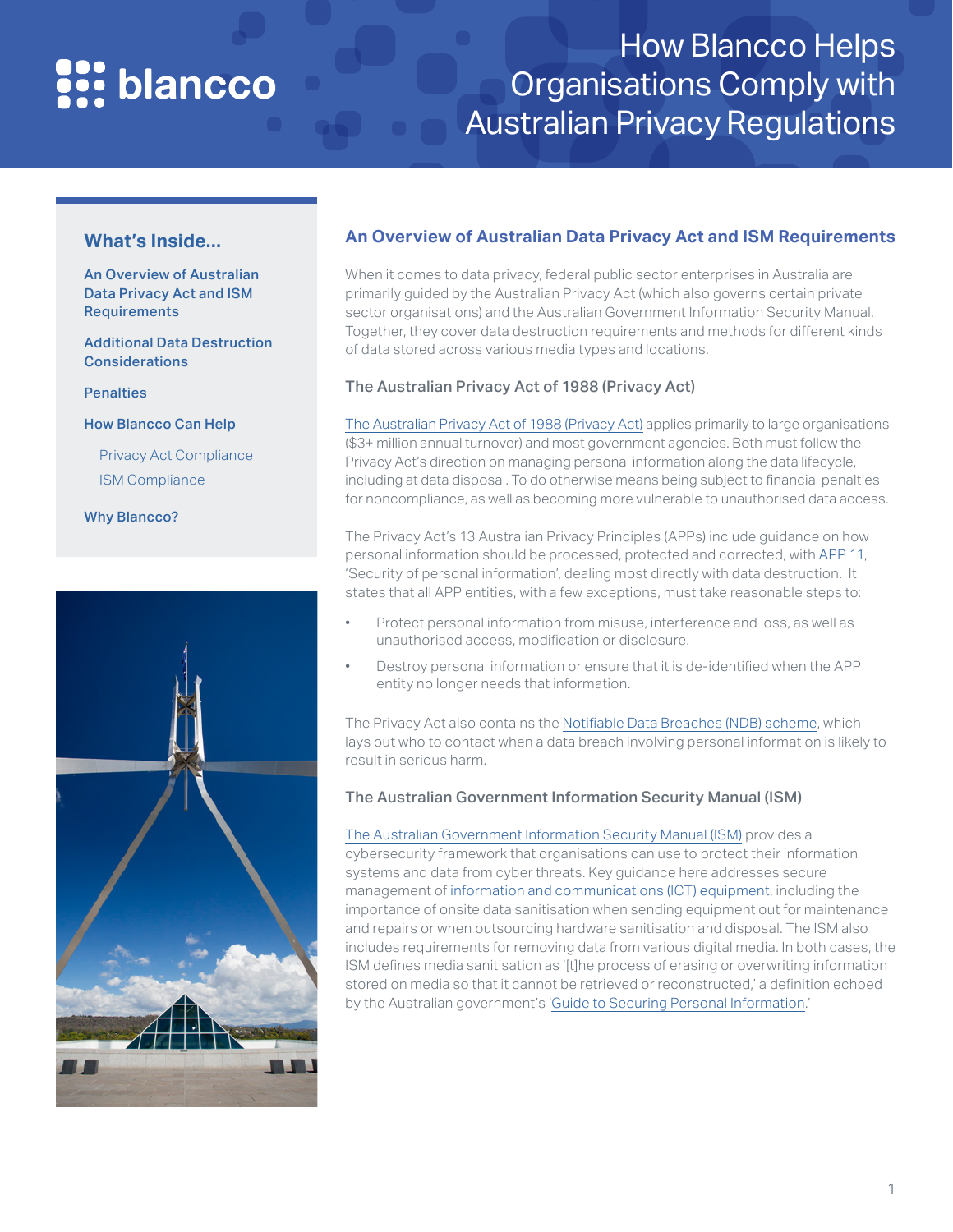#### <span id="page-1-0"></span>**Additional Data Destruction Considerations**

#### The OAIC's Guide To Securing Personal Information

While not legally binding, this 'Guide to Securing Personal Information', published by the Office of the Australian Information Commissioner (OAIC), works in conjunction with APP guidelines and organisations are encouraged to read both. The OAIC also refers to other standards and publications on data security, including the ISM.

In addressing data security, the Guide calls destroying or de-identifying personal information 'an important risk mitigation strategy'. [The Guide also states](https://www.oaic.gov.au/privacy/guidance-and-advice/guide-to-securing-personal-information/#destruction-or-de-identification-of-personal-information) that the obligation to destroy or de-identify personal information that's no longer needed 'applies even where the entity does not physically possess the personal information, but has the right or power to deal with it'. In essence, eligible public and private sector organisations are responsible for destroying or permanently de-identifying the personal information they steward when it reaches data end-of-life, regardless of whether the data resides on their own network, on backups (addressed earlier in the Guide under '[ICT security](https://www.oaic.gov.au/privacy/guidance-and-advice/guide-to-securing-personal-information/#ict-security)') or on the networks of third-party vendors, including cloud providers. It also advocates verifying that the correct data destruction measures have occurred.

#### Common Data Lifecycle Principles

All three resources, the Privacy Act, and ISM, and the Guide, advocate destroying data at various stages along the asset and data lifecycles so that it is irretrievable. The Guide also notes that some information may not be considered personal information on its own, but combined with other data points, individuals may still be identifiable. To protect sensitive or personal data against breaches, entities must take reasonable steps to ensure this data never leaves its location or control in any way that renders it vulnerable to unauthorised access. For these reasons, and when at all possible, the ISM recommends that hardware containing personal information should be [properly](#page-7-0)  [sanitised onsite](#page-7-0) so that data is irretrievable. Likewise, data management policies should include data sanitisation as a mandatory piece to comply with data privacy regulations and to protect against data breaches.

#### <span id="page-1-1"></span>**Penalties**

The OAIC has the authority to initiate the process for [levying tough penalties](https://www.oaic.gov.au/about-us/our-regulatory-approach/guide-to-privacy-regulatory-action/chapter-6-civil-penalties/) against any entity that is alleged to have violated the Privacy Act. Following the 2019 changes to the Privacy Act, penalties can be even more substantial. The current maximum penalty amounts for APP entities for the misuse of personal information has been raised to the greatest of:

- \$10 million, or
- three times the court-determined 'value of any benefit…reasonably attributable to the violation', or
- 10 percent of an organisation's annual turnover during the applicable 12-month period.<sup>1</sup>

<sup>1</sup> For further information: [www.oaic.gov.au/about-us/our-regulatory-approach/guide-to-privacy](http://www.oaic.gov.au/about-us/our-regulatory-approach/guide-to-privacy-regulatory-action/chapter-6-civil-)[regulatory-action/chapter-6-civil-penalties](http://www.oaic.gov.au/about-us/our-regulatory-approach/guide-to-privacy-regulatory-action/chapter-6-civil-)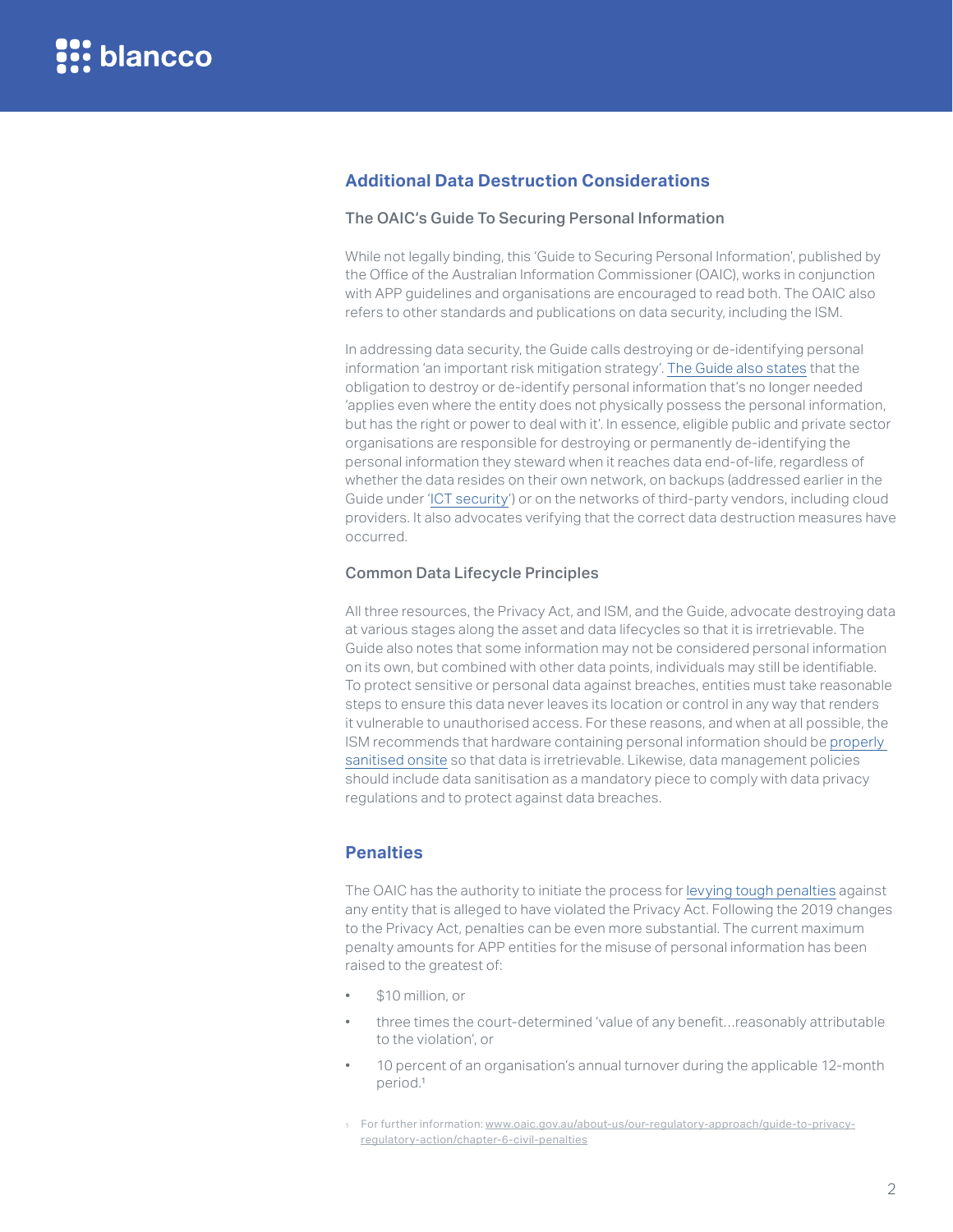#### <span id="page-2-0"></span>**How Blancco Can Help**

For proper sanitisation, data removal should result in data being completely and permanently unrecoverable and each erasure should be verified. This means formatting, deleting and many other commonly used methods are insufficient, often leaving data behind.

Blancco's software-based data erasure solutions can target specific files or folders in active environments, sanitise entire devices—from flash drives to whole server arrays—or remove data from public or private cloud networks and erase to more than 25 recognised data erasure standards. Blancco customers receive an auditready, tamper-proof certificate for each erasure. Blancco also provides an option to allow auditors to log in to the customer's Blancco Management Console through an auditor-specific role. This makes it easy to prove compliance .

With this in perspective, the following Blancco solutions will be useful.

- **Blancco File Eraser**. If sensitive information is identified on the file level (e.g., a copy of a customer database or a file structure with individual files and folders), Blancco File Eraser can target and erase files on computers and servers on both UNIX and Windows operating systems.
- **Blancco Drive Eraser**. Blancco Drive Eraser securely erases all data on enterprise laptops and desktops, as well as servers, storage systems and loose drives, including NVMes and self-encrypting drives.
- Blancco Mobile Diagnostics & Erasure. If sensitive information is identified on mobile devices or tablets, Blancco Mobile Diagnostics & Erasure can target and erase data on any device that's iOS or Android-based, using factory reset or more advanced erasure methods.
- Blancco LUN and Virtual Machine Eraser. For data stored temporarily on virtual volumes or machines, on premise or in the cloud, Blancco Virtual Machine Eraser and Blancco LUN Eraser can be used together or separately to target relevant data in active storage environments while allowing the operating system to remain intact.
- Blancco Removable Media Eraser. This solution erases removable flash media devices used within smartphones, tablets, network routers and cameras, including USBs and SD cards.

The ISM defines media sanitisation as '[t]he process of erasing or overwriting information stored on media so that it cannot be retrieved or reconstructed,' a definition echoed by the Australian government's 'Guide to Securing Personal Information'.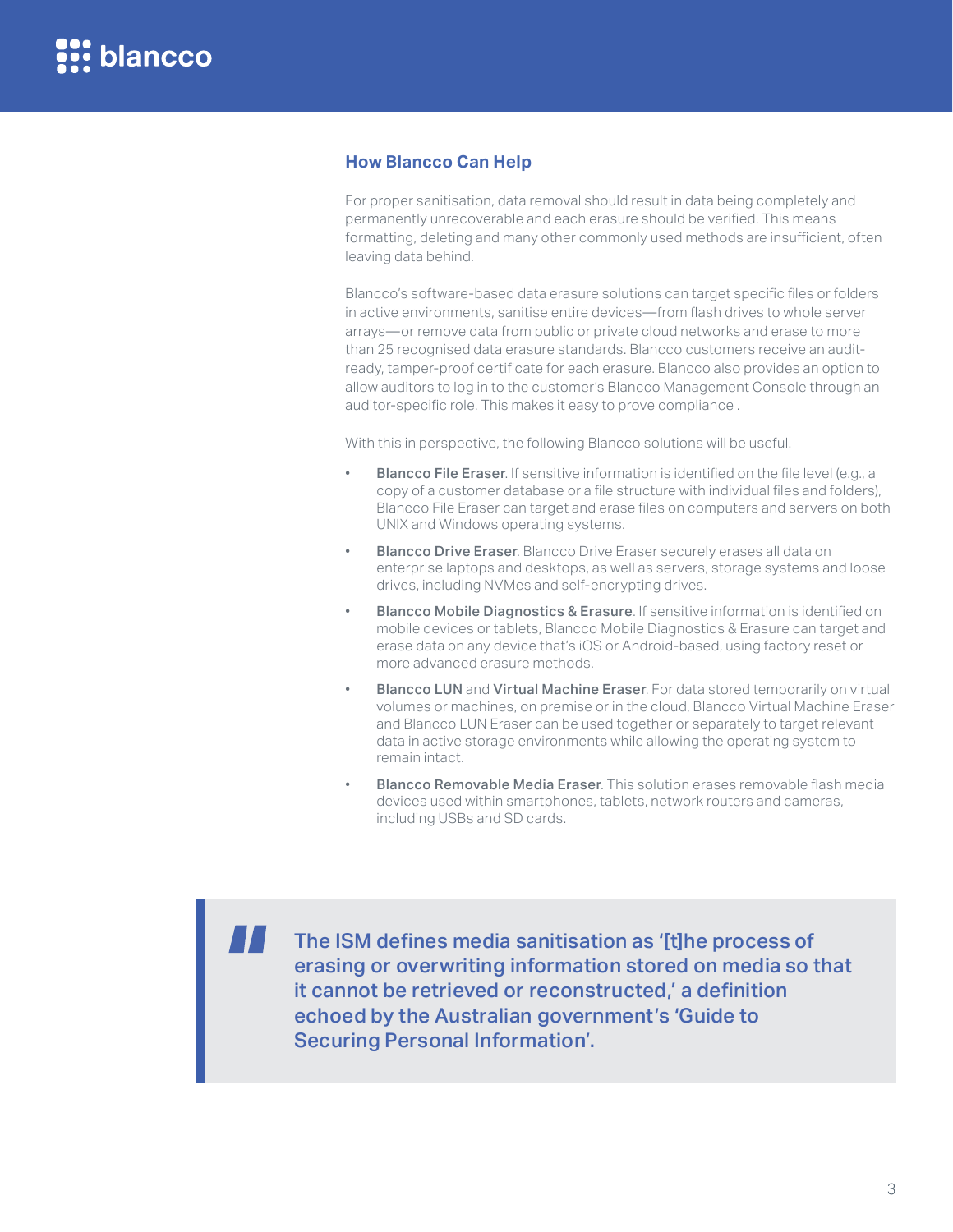#### **Privacy Act Compliance**

<span id="page-3-1"></span>Below, we've mapped data destruction requirements from the [Australian Privacy](https://www.legislation.gov.au/Details/C2020C00237)  [Act](https://www.legislation.gov.au/Details/C2020C00237) (July 2020) to the Blancco data erasure solutions that help meet or exceed compliance. Please note the information provided in this presentation is not intended as legal and/or compliance advice. Please refer to the original legislation or to your own attorney or legal advisor for regulation exceptions, additional requirements and guidance on how these laws apply to your organisation.

#### <span id="page-3-0"></span>PART IIIA—CREDIT REPORTING

ensure that the information is de-identified.

| <b>REQUIREMENTS</b>                                                                                                                                                                                      |                 |                                                                                                                                                                                                                                                                                                     | <b>HOW BLANCCO HELPS</b>                                                                                                                                                                                                                                                                                                                                                                                |
|----------------------------------------------------------------------------------------------------------------------------------------------------------------------------------------------------------|-----------------|-----------------------------------------------------------------------------------------------------------------------------------------------------------------------------------------------------------------------------------------------------------------------------------------------------|---------------------------------------------------------------------------------------------------------------------------------------------------------------------------------------------------------------------------------------------------------------------------------------------------------------------------------------------------------------------------------------------------------|
| <b>Subdivision D-Dealing with credit</b><br>reporting information, etc.<br>20J<br>Destruction of pre screening assessment<br>If an entity has possession or control of a pre screening<br>$\mathbf{1}$ . |                 |                                                                                                                                                                                                                                                                                                     | Secure Folder & File-Level Data Erasure<br>If information is identified on the file level (e.g., a copy of a<br>customer database or a file structure with individual files and<br>folders), Blancco File Eraser can target and erase files on<br>computers and servers manually or automatically on both UNIX<br>and Windows operating systems.                                                        |
|                                                                                                                                                                                                          | a.<br>b.        | assessment, the entity must destroy the assessment if:<br>the entity no longer needs the assessment for any<br>purpose for which it may be used or disclosed under<br>section 20H ['Use or disclosure of pre-screening<br>assessments']; and<br>the entity is not requiredto retain the assessment. | Blancco File Eraser easily integrates into enterprise IT systems<br>and may be centrally managed and deployed onto any machine,<br>including desktop computers, laptops, and servers. This allows<br>enterprises to implement rules and automatic routines to erase<br>files and folders, enforcing data retention and disposal policies<br>while creating and maintaining a comprehensive audit trail. |
| <b>Subdivision E-Integrity of Credit Information</b><br>and Credit Eligibility Information<br>21S<br>Security of credit eligibility information                                                          |                 |                                                                                                                                                                                                                                                                                                     | While typical file shredding or wiping software may delete some<br>data, Blancco File Eraser erases files and folders to comply<br>with the most stringent requirements, including ISO 27001, ISO<br>27040, and PCI DSS, to ensure that any sensitive data has been<br>permanently removed.                                                                                                             |
| 1.                                                                                                                                                                                                       | $(1)$ If:<br>a. | a credit provider holds credit eligibility information about<br>an individual: and                                                                                                                                                                                                                  | Blancco File Eraser also supports all global data erasure<br>standards, including NIST 800-88 Clear and others. It also<br>supports the file sanitisation guidance in the Australian ISM.                                                                                                                                                                                                               |
|                                                                                                                                                                                                          | b.<br>C.        | the provider no longer needs the information; and<br>the provider is not requiredto retain the information;<br>the provider must take such steps as are reasonable<br>in the circumstances to destroy the information or to                                                                         | Blancco File Eraser is certified by more regulatory bodies than<br>any other solution-including Common Criteria (ISO 15408) <sup>2</sup> -<br>and erasures are verified with a 100% tamper-proof report.                                                                                                                                                                                                |

<sup>2</sup> Blancco File Eraser 8.2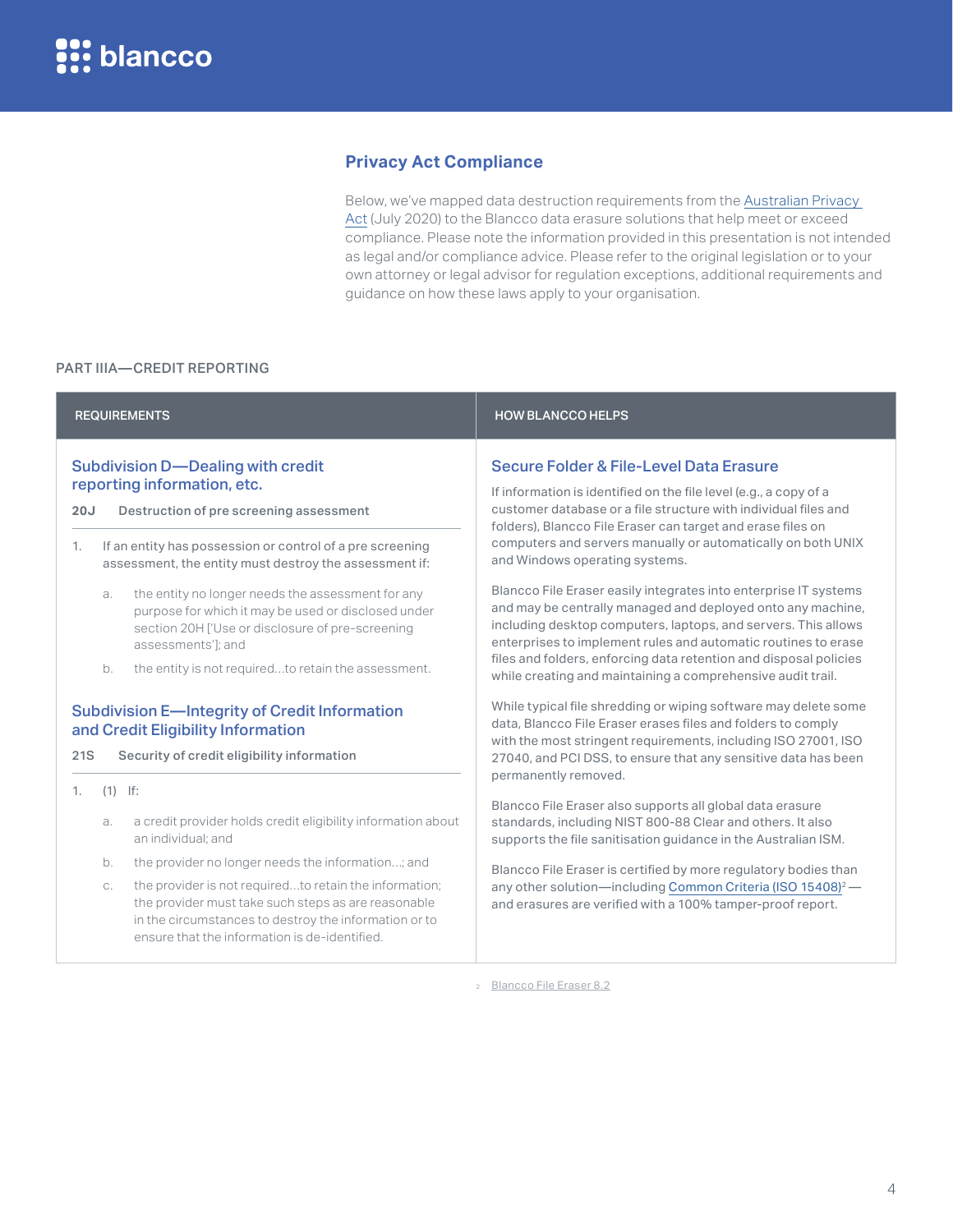#### PART IIIA—CREDIT REPORTING *Continued*

#### REQUIREMENTS AND RESIDENCE IN A REQUIREMENTS AND RESIDENCE OF A REGULAR COMPLETED AND RELATIONS OF A REGULAR COMPLETED AND RELATIONS OF A REGULAR COMPLETED AND RELATIONS OF A REGULAR COMPLETED AND RELATIONS OF A REGULAR CO **Subdivision G—Dealing with credit reporting information after the retention period ends 20V** Destruction etc. of credit reporting information after the retention period ends This section applies if: a. a credit reporting body holds credit information about an individual; and b. the retention period for the information ends. *Destruction etc. of credit information* Verified Data Sanitisation for Out-of-Retention Data Across All Data Storage Assets Blancco data erasure solutions enable automatic data erasure according to an organisation's retention policy requirements. Blancco File Eraser supports scripting and scheduling to erase qualified data on a regular, ongoing basis. Used with Blancco Management Console, a central operations and reporting dashboard for all Blancco erasure products, this process minimises unnecessary data while documenting what erasures have occurred. Blancco File Eraser is also supported by Blancco Virtual Machine Eraser and Blancco LUN Eraser, erasing data centre virtual machines and logical unit numbers all the way down

The credit reporting body must destroy the credit information, or ensure that the information is de-identified, within 1 month after the retention period…

[*Blancco Note:* Retention periods are specified in '20W Retention period for credit information—general'. Periods range from two to seven years, depending on the type of general credit information. Additional retention periods for information related to personal insolvency are in subsection 20X.]

#### For entire drives storing out-of-retention data, Common Criteria-Certified Blancco Drive Eraser, [certified under the Australasian](https://www.commoncriteriaportal.org/files/epfiles/Cert_2020_129_Blancco_os.pdf)  [Information Security Evaluation Program,](https://www.commoncriteriaportal.org/files/epfiles/Cert_2020_129_Blancco_os.pdf) supports full erasure of hard disk drives and solid-state drives, including advanced SSDs.<sup>3</sup> The erasure process includes detection, notification and erasure of hidden areas (DCO, HPA) and remapped sectors, and provides support for internal drive erasure commands, ensuring that all data is completely removed. Blancco Drive Eraser also supports erasure of self-encrypting drives. [ISM Guidelines for Media: Media](#page-7-0)  [sanitisation](#page-7-0) includes more details on media sanitisation guidance that the Blancco Drive Eraser fulfils.

to individual files and folders on the desktop.

Blancco Drive Eraser 6.9.1 was evaluated and certified in the category of Data Protection and complies with the requirements of Common Criteria EAL2. Please see '[Blancco Drive Eraser Certified for Government Use in](https://www.blancco.com/resources/sb-blancco-drive-eraser-certified-for-australasian-government-use/)  [Australia and New Zealand'](https://www.blancco.com/resources/sb-blancco-drive-eraser-certified-for-australasian-government-use/) on our website for more information.

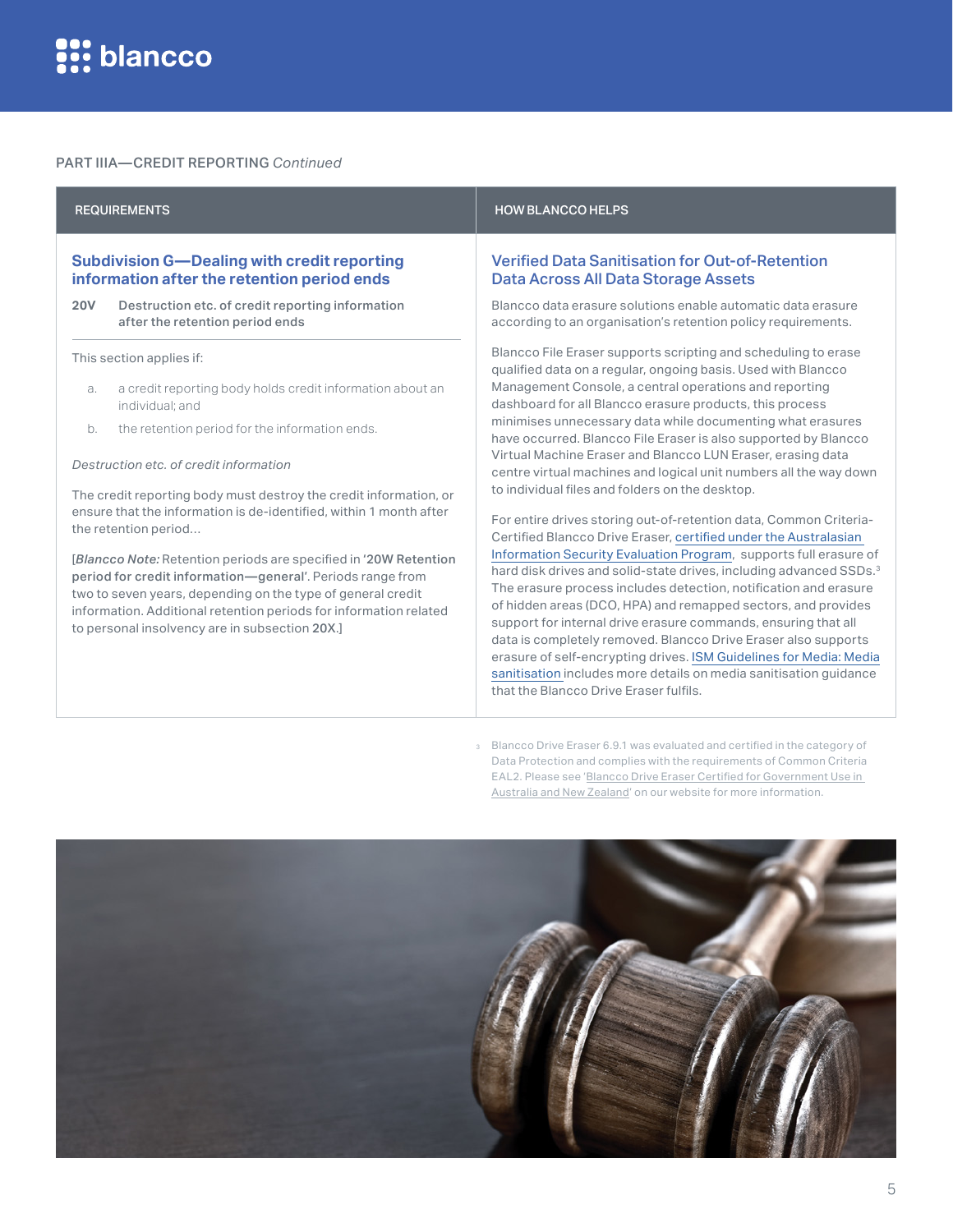#### PART IIIA—CREDIT REPORTING *Continued*

| <b>REQUIREMENTS</b>                                                                                                                                                                                                                                                                                                                                                                                                                                                                                                                                                                                                                                                                                         | <b>HOW BLANCCO HELPS</b>                                                                                                                                                                                                                                                                                                                                                                                                                                                                                                                                                                                                                                                                                                                                                                                                                                              |
|-------------------------------------------------------------------------------------------------------------------------------------------------------------------------------------------------------------------------------------------------------------------------------------------------------------------------------------------------------------------------------------------------------------------------------------------------------------------------------------------------------------------------------------------------------------------------------------------------------------------------------------------------------------------------------------------------------------|-----------------------------------------------------------------------------------------------------------------------------------------------------------------------------------------------------------------------------------------------------------------------------------------------------------------------------------------------------------------------------------------------------------------------------------------------------------------------------------------------------------------------------------------------------------------------------------------------------------------------------------------------------------------------------------------------------------------------------------------------------------------------------------------------------------------------------------------------------------------------|
| Destruction of credit reporting<br><b>20Y</b><br>information in cases of fraud<br>Destruction of credit reporting information<br>The credit reporting body must:<br>2.<br>destroy the credit reporting information; and<br>a.<br>within a reasonable period after the information is<br>b.<br>destroyed:<br>i.<br>give the individual a written notice that states that<br>the information has been destroyed and sets out<br>the effect of subsection (4.); and<br>ii.<br>give the credit provider a written notice that states<br>that the information has been destroyed.<br>Subsection (2.) does not apply if the credit reporting body is<br>3.<br>requiredto retain the credit reporting information. | <b>Centralised Erasure, Reporting &amp; Communication</b><br>Please also see 'Secure Folder & File-Level Data Erasure'.<br>Used with Blancco Management Console, Blancco data erasure<br>solutions facilitate easy report importing, exporting (PDF, XML,<br>CSV), editing, emailing and validating, enabling you not only to<br>destroy credit information but also to notify the appropriate<br>stakeholders when this information has been destroyed.<br>With Blancco Management Console, organisations have the<br>flexibility to integrate with existing systems, manage remote<br>erasures, distribute licenses across global locations and manage<br>users from one central point of control.<br>Reports may be stored, managed and accessed at any time in the<br>Blancco Management Console, available in on-premise or as a<br>cloud service hosted by AWS. |
| Dealing with information if there is a<br>20Z<br>pending correction request etc.<br>Direction to destroy information etc.<br>The Commissioner may, by legislative instrument, direct the<br>6.<br>credit reporting body to destroy the information, or ensure                                                                                                                                                                                                                                                                                                                                                                                                                                               | <b>Secure, Complete, and Permanent Data Destruction</b><br>Whether data is located on local devices, in the cloud, or in virtual<br>or logical storage, Blancco data solutions provide software-<br>based data destruction that is complete and verified. Other data<br>destruction attempts-including deleting, formatting and file<br>shredding-fail to verify data destruction, and in fact, often leave                                                                                                                                                                                                                                                                                                                                                                                                                                                           |

7. If the Commissioner gives a direction under subsection (6.) to the credit reporting body, the body must comply with the direction.

that the information is de identified, by a specified day.

data behind.

Each Blancco erasure is documented with a detailed, tamperproof report to attest that the erasure was completed and verified. This can help enterprises document compliance with regulations and respond to audit requests from the regulatory authorities.

**TI** 

Blancco customers receive an audit-ready, tamperproof certificate for each erasure. Blancco also provides an option to allow auditors to log in to the customer's Blancco Management Console through an auditorspecific role. This makes it easy to prove compliance'.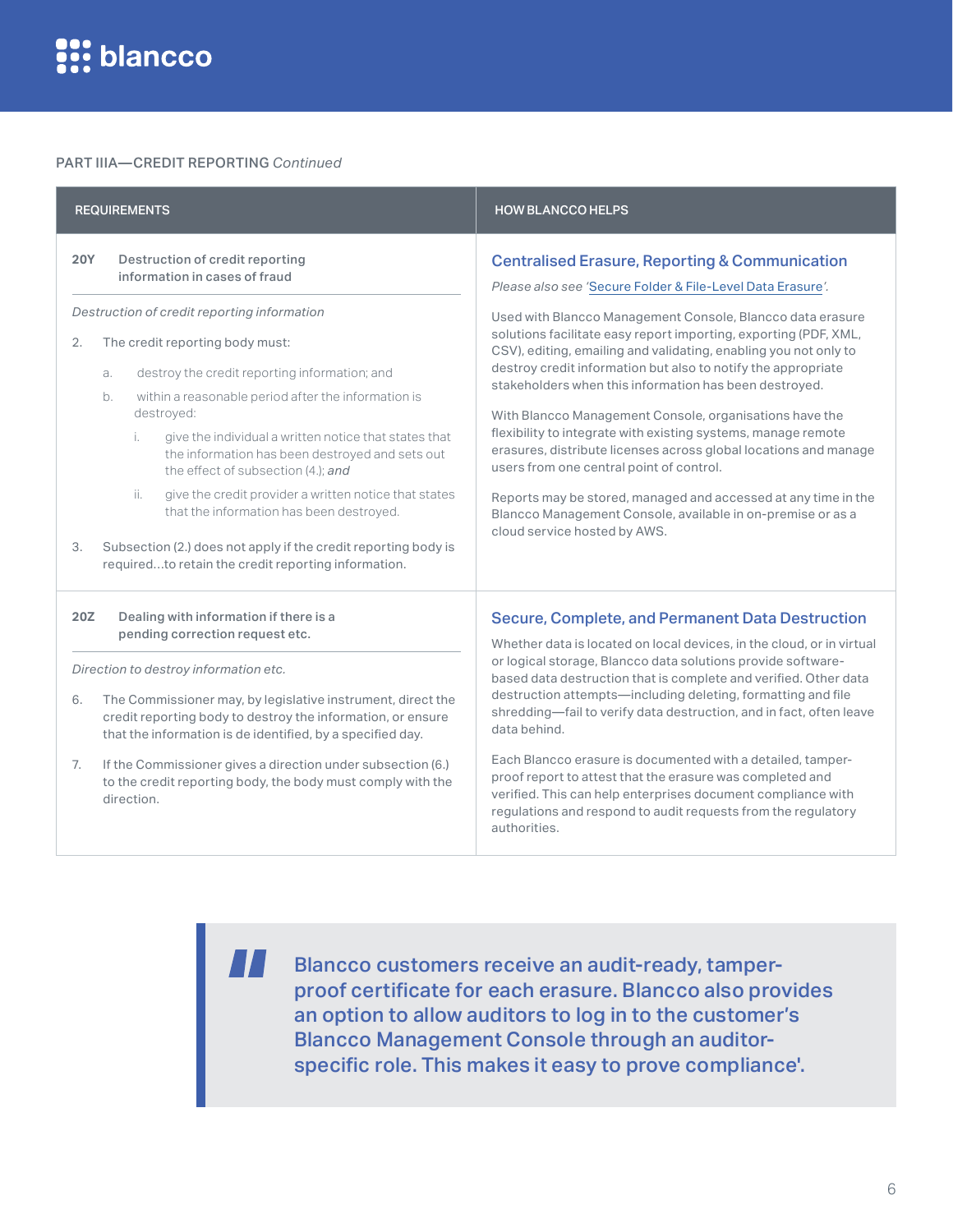#### AUSTRALIAN PRIVACY PRINCIPLE 11—SECURITY OF PERSONAL INFORMATION

|                                                 | <b>REQUIREMENTS</b>                                                                                                                                                                                                                                                                                                                                                                                                          | <b>HOW BLANCCO HELPS</b>                                                                                                                                                                                                                                                                                                                                                                                                                                                                                                                                                                |
|-------------------------------------------------|------------------------------------------------------------------------------------------------------------------------------------------------------------------------------------------------------------------------------------------------------------------------------------------------------------------------------------------------------------------------------------------------------------------------------|-----------------------------------------------------------------------------------------------------------------------------------------------------------------------------------------------------------------------------------------------------------------------------------------------------------------------------------------------------------------------------------------------------------------------------------------------------------------------------------------------------------------------------------------------------------------------------------------|
|                                                 | <b>Schedule 1-Australian Privacy Principles</b><br>Part 4-Integrity of personal information                                                                                                                                                                                                                                                                                                                                  | <b>Efficient and Integrated Data Destruction</b><br>Data sanitisation is the process of deliberately, permanently and                                                                                                                                                                                                                                                                                                                                                                                                                                                                   |
| $11.2$ If:                                      |                                                                                                                                                                                                                                                                                                                                                                                                                              | irreversibly removing or destroying the data stored on a memory<br>device to make it unrecoverable.                                                                                                                                                                                                                                                                                                                                                                                                                                                                                     |
| a.                                              | an APP entity holds personal information about an<br>individual; and                                                                                                                                                                                                                                                                                                                                                         | By implementing Blancco data erasure solutions across the full<br>data lifecycle, organisations can confidently meet and exceed<br>data destruction requirements. With flexible deployment<br>options, automated workflows, and centralised reporting and<br>management, Blancco solutions facilitate efficient and compliant<br>data destruction practices in even the largest organisations.                                                                                                                                                                                          |
| b.                                              | the entity no longer needs the information for any<br>purpose for which the information may be used or<br>disclosed by the entity under this Schedule; and                                                                                                                                                                                                                                                                   |                                                                                                                                                                                                                                                                                                                                                                                                                                                                                                                                                                                         |
| С.                                              | the information is not contained in a Commonwealth<br>record; and                                                                                                                                                                                                                                                                                                                                                            |                                                                                                                                                                                                                                                                                                                                                                                                                                                                                                                                                                                         |
| d.                                              | the entity is not requiredto retain the information                                                                                                                                                                                                                                                                                                                                                                          |                                                                                                                                                                                                                                                                                                                                                                                                                                                                                                                                                                                         |
|                                                 | the entity must take such steps as are reasonable in the<br>circumstances to destroy the information or to ensure that the<br>information is de-identified.                                                                                                                                                                                                                                                                  |                                                                                                                                                                                                                                                                                                                                                                                                                                                                                                                                                                                         |
| <b>Australian Privacy Principles Guidelines</b> |                                                                                                                                                                                                                                                                                                                                                                                                                              | <b>Irretrievable Destruction</b>                                                                                                                                                                                                                                                                                                                                                                                                                                                                                                                                                        |
|                                                 | Destroying Personal Information-Irretrievable Destruction                                                                                                                                                                                                                                                                                                                                                                    | When attempting to remove individual files, many data<br>destruction methods simply remove the pointers to the file, rather<br>than the file itself. The data is still on the machine, though not<br>easily available to the operating system or the apps that created<br>it. In other cases, 'file shredding' may overwrite the file, but it's<br>unclear whether the overwriting process has been successful.<br>Even a full reformat of a device can leave data behind. Often, this<br>information can be recovered through keyboard methods or the<br>assistance of forensic tools. |
|                                                 | 11.36. Personal information is destroyed when it can no longer<br>be retrieved. The steps that are reasonable for an<br>organisation to take to destroy personal information will<br>depend on whether the personal information is held in<br>hard copy or electronic form.<br>11.37. For example, for personal information held:                                                                                            |                                                                                                                                                                                                                                                                                                                                                                                                                                                                                                                                                                                         |
|                                                 | • in electronic form, reasonable steps will vary depending on<br>the kind of hardware used to store the personal information.<br>In some cases, it may be possible to 'sanitise' the hardware to<br>completely remove stored personal information. For hardware<br>that cannot be sanitised, reasonable steps must be taken to<br>destroy the personal information in another way, such as by<br>irretrievably destroying it | Blancco data erasure solutions have been tested, certified and<br>approved by more than 15+ government agencies and industry<br>bodies around the world, and is the only company able to erase<br>all types of devices (including files, folders, LUNs and virtual<br>volumes) via a single, centrally-managed cloud-based or on-<br>premise solution. Blancco LUN also enables secure data erasure<br>on public cloud storage platforms such as AWS and Azure.                                                                                                                         |
|                                                 | on a third party's hardware, such as cloud storage, where the<br>organisation has instructed the third party to irretrievably<br>destroy the personal information, reasonable steps would<br>include taking steps to verify that this has occurred                                                                                                                                                                           | Enterprises may choose from more than 25 data erasure<br>standards, including the globally recognised NIST Clear and<br>Purge levels, before reusing, reselling, recycling or physically<br>destroying data storage assets.                                                                                                                                                                                                                                                                                                                                                             |

#### De-Identifying Personal Information

11.44. …Where it is not possible for the risk of re-identification to be appropriately minimised, the organisation could instead consider taking reasonable steps to destroy the personal information….

In case destruction of personal information is outsourced, secure data erasure can be executed on-premise before transferring media to a third-party vendor. This minimises human errors and chain of custody risks because data is removed before assets

leave the premises.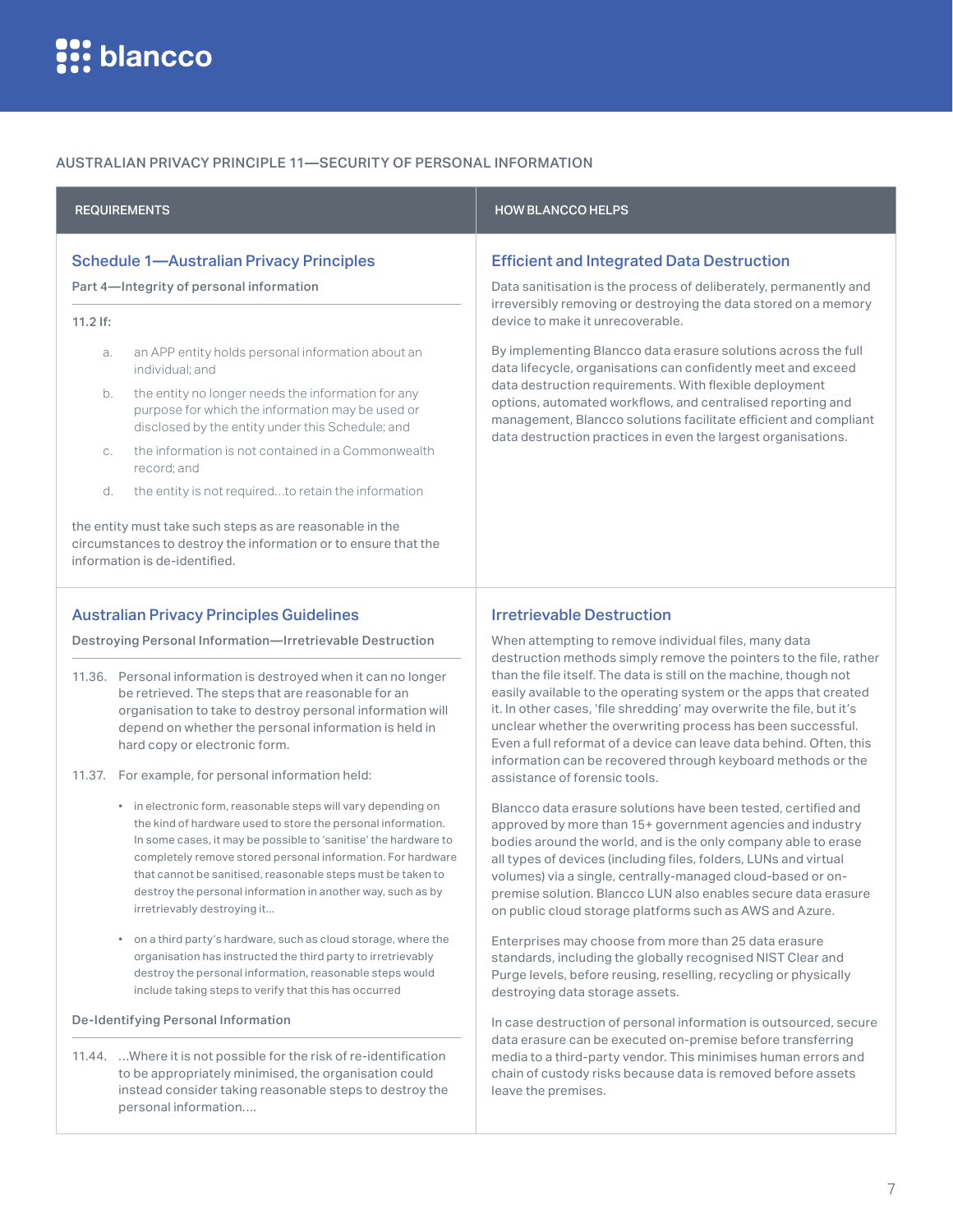#### <span id="page-7-0"></span>**Following the ISM Framework**

Blancco provides the only solution that can erase data in both active and inactive environments, and across a variety of IT assets, from mobile phones to large, virtualised data centres, and provide proof that it's been done correctly. Blancco software meets the highest standards for secure data erasure in accordance with privacy and security regulations across the globe. Blancco data erasure solutions support 25+ erasure standards, such as AGISM, NIST Clear and NIST Purge, DoD and more.

#### ISM GUIDELINES FOR ICT EQUIPMENT MANAGEMENT

#### Off-Site Maintenance and Repairs

Organisations choosing to have ICT equipment maintained or repaired off-site can sanitise the ICT equipment prior to transport, and subsequent maintenance or repair activities, to lower (depending on the types of media involved) its physical transfer and storage requirements.

#### ICT Equipment Sanitisation and Disposal

When disposing of ICT equipment, any media in the ICT equipment should be sanitised in situ or removed and sanitised separately. [Once sanitised,] the ICT equipment can then be declassified and formally authorised for release into the public domain. However, if media cannot be sanitised or removed, the ICT equipment will need to be destroyed in its entirety.

Media typically found in ICT equipment includes:

- electrostatic memory devices, such as laser printer cartridges used in multifunction devices (MFDs)
- non-volatile magnetic memory, such as hard disks
- non-volatile semiconductor memory, such as flash cards and solidstate drives
- volatile memory, such as random-access memory sticks.

#### REQUIREMENTS HOW BLANCCO HELPS

#### Secure, On-Site IT Asset Erasure Before Repairs or Disposal

Onsite maintenance and repairs are highly recommended to ensure that data remains secure. However, in case of off-site maintenance, embedded or attached storage media (HDD, SSD, flash media, etc.) and devices may be securely erased before sending equipment off premise for maintenance. This prevents sensitive data from leaving the security of your network infrastructure.

In case of RMA hard disks, Blancco's high-speed, industrial-grade hardware solutions, Blancco 8-Bay Eraser and 24-bay appliances can facilitate secure data erasure for multiple drives across a wide range of drive types before returning assets to the vendor.

Onsite erasure mitigates the risk of lost or stolen devices and ensures that data is never retrievable from drive fragments. Unfortunately, [our research](https://www.blancco.com/resources/rs-a-false-sense-of-security-inadequate-data-sanitization/) shows that over a third of all organisations use inappropriate methods such as formatting, overwriting with free tools or other ineffective data removal methods.

Blancco's suite of data erasure software enables permanent and secure data sanitisation across end-of-life mobile phones, loose and embedded drives, servers, removable media and other hardware including hard disks, flash cards and solid-state drives.

#### ISM GUIDELINES FOR MEDIA

[Australian Government ISM Guidelines for Media Sanitisation](https://www.cyber.gov.au/acsc/view-all-content/guidance/media-sanitisation) are fulfilled by several Blancco data erasure solutions, including Common Criteria Certified Blancco Drive Eraser. Blancco Drive Eraser 6.9.1 is certified by Common Criteria (EAL2) for secure data erasure on both HDDs and SSDs. For a detailed look at how Blancco Drive Eraser equips Australian organisations to follow ISM media sanitisation recommendations, see our solution brief, [Blancco Drive Eraser Certified for Government Use in](https://www.blancco.com/resources/sb-blancco-drive-eraser-certified-for-australasian-government-use/)  [Australia and New Zealand](https://www.blancco.com/resources/sb-blancco-drive-eraser-certified-for-australasian-government-use/).